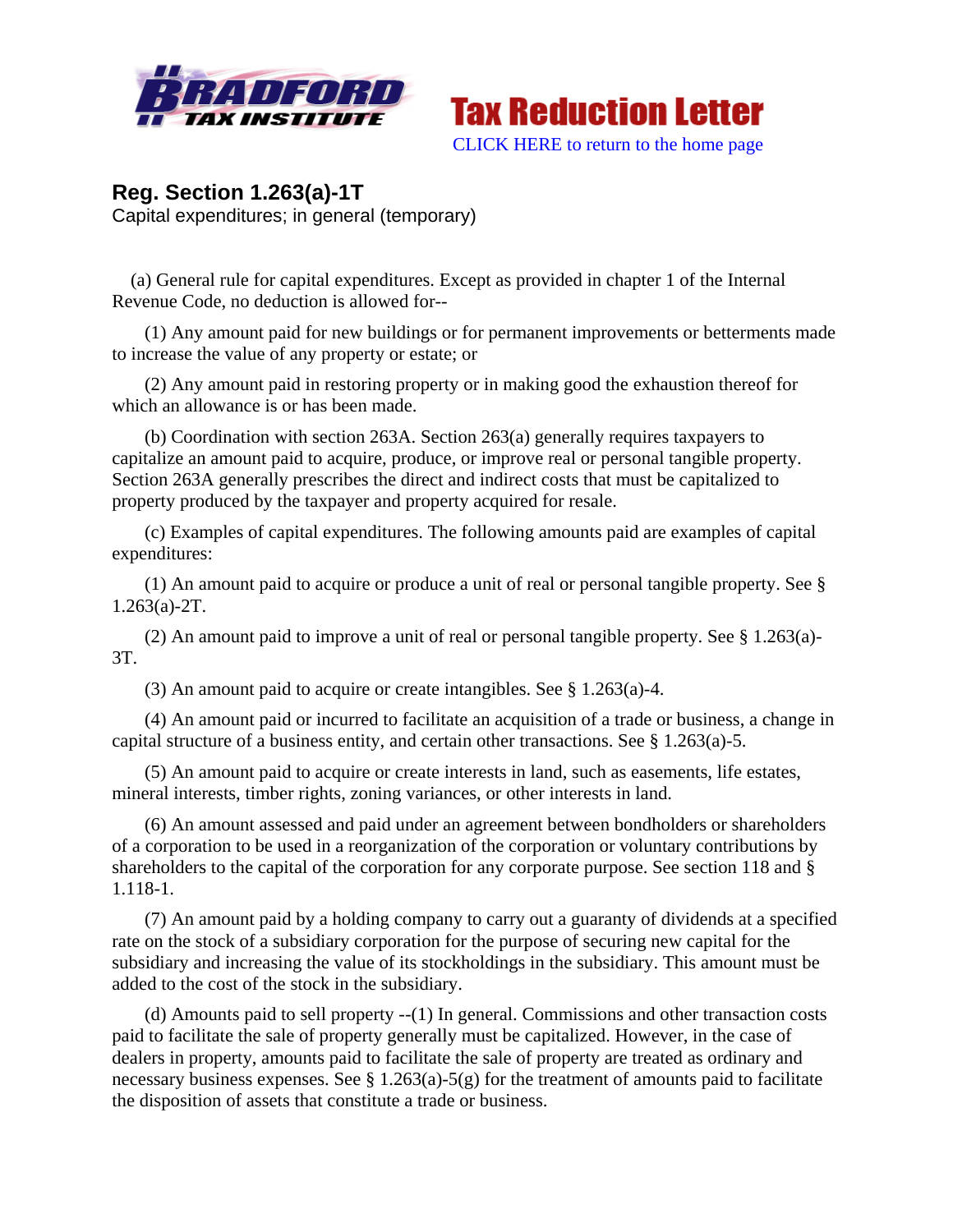(2) Treatment of capitalized amount. Amounts capitalized under paragraph  $(d)(1)$  of this section are treated as a reduction in the amount realized and generally are taken into account either in the taxable year in which the sale occurs or in the taxable year in which the sale is abandoned if a loss deduction is permissible. The capitalized amount is not added to the basis of the property and is not treated as an intangible under § 1.263(a)-4.

 (3) Examples. The following examples, which assume the sale is not an installment sale under section 453, illustrate the rules of this paragraph (d):

Example 1. Sales costs of real property.

 X owns a parcel of real estate. X sells the real estate and pays legal fees, recording fees, and sales commissions to facilitate the sale. X must capitalize the fees and commissions and, in the taxable year of the sale, offset the fees and commissions against the amount realized from the sale of the real estate.

Example 2. Sales costs of dealers.

 Assume the same facts as in Example 1, except that X is a dealer in real estate. The commissions and fees paid to facilitate the sale of the real estate are treated as ordinary and necessary business expenses under section 162.

Example 3. Sales costs of personal property used in a trade or business.

 X owns a truck for use in X's trade or business. X decides to sell the truck on November 15, Year 1. X pays for an appraisal to determine a reasonable asking price. On February 15, Year 2, X sells the truck to Y. X is required to capitalize in Year 1 the amount paid to appraise the truck and, in Year 2, is required to offset the amount paid against the amount realized from the sale of the truck.

Example 4. Costs of abandoned sale of personal property used in a trade or business.

 Assume the same facts as in Example 3, except that, instead of selling the truck on February 15, Year 2, X decides on that date not to sell the truck and takes the truck off the market. X is required to capitalize in Year 1 the amount paid to appraise the truck. However, X may treat the amount paid to appraise the truck as a loss under section 165 in Year 2 when the sale is abandoned.

Example 5. Sales costs of personal property not used in a trade or business.

 Assume the same facts as in Example 3, except that X does not use the truck in X's trade or business, but instead uses it for personal purposes. X decides to sell the truck and on November 15, Year 1, X pays for an appraisal to determine a reasonable asking price. On February 15, Year 2, X sells the truck to Y. X is required to capitalize in Year 1 the amount paid to appraise the truck and, in Year 2, is required to offset the amount paid against the amount realized from the sale of the truck.

Example 6. Costs of abandoned sale of personal property not used in a trade or business.

 Assume the same facts as in Example 5, except that, instead of selling the truck on February 15, Year 2, X decides on that date not to sell the truck and takes the truck off the market. X is required to capitalize in Year 1 the amount paid to appraise the truck. Although the sale is abandoned in Year 2, X may not treat the amount paid to appraise the truck as a loss under section 165 because the truck was not used in X's trade or business or in a transaction entered into for profit.